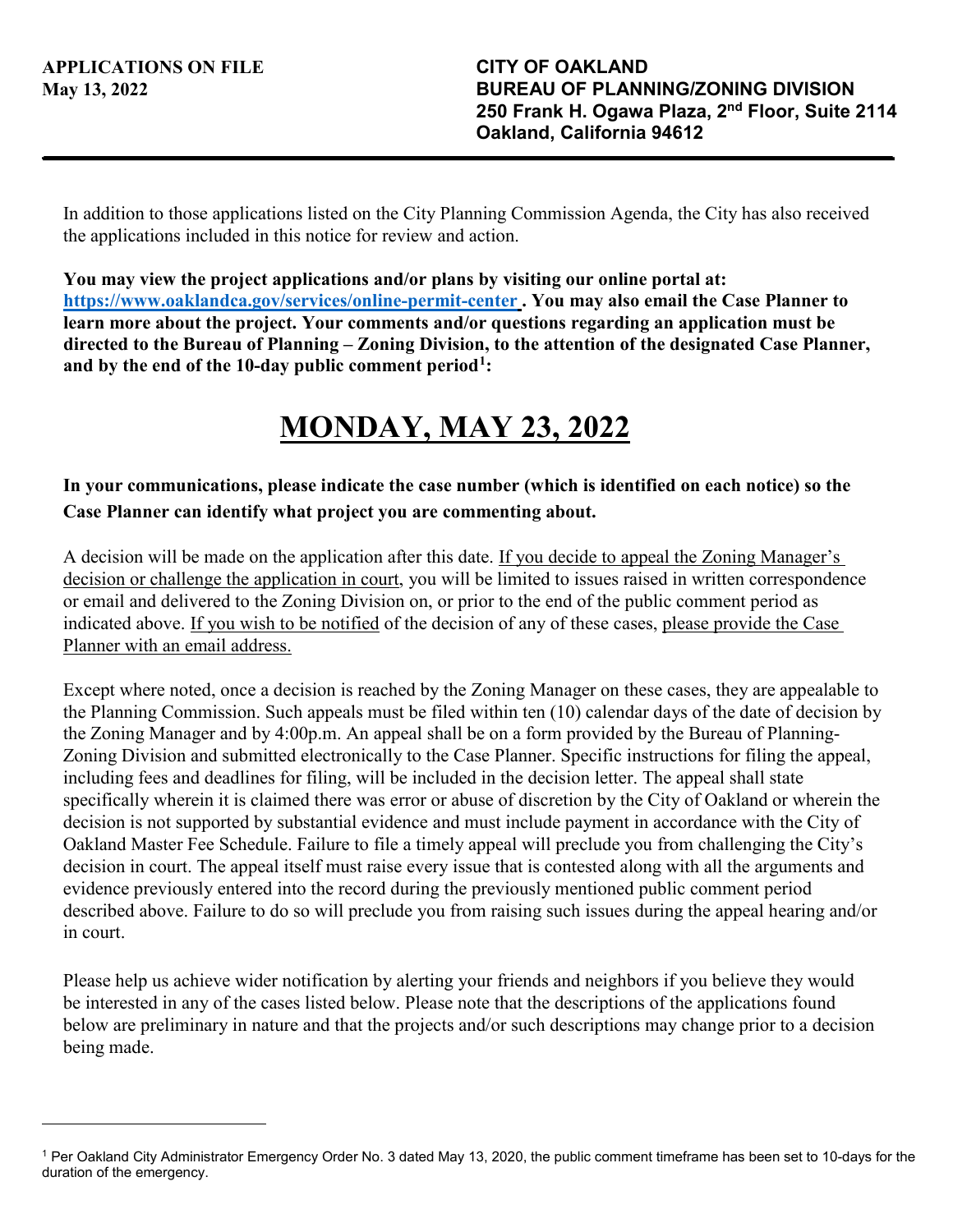| #1<br><b>Location:</b>              | 490 40th Street (also known as 4000 Telegraph Avenue)                   |
|-------------------------------------|-------------------------------------------------------------------------|
| <b>Assessor's Parcel Number(s):</b> | 012 101101802                                                           |
| <b>Proposal:</b>                    | To subdivide one lot into two lots containing detached commercial and   |
|                                     | residential buildings. Lot 1 with the commercial building would be      |
|                                     | 27,768 square feet. Lot 2 with the residential building would be 35,997 |
|                                     | square-feet.                                                            |
| Applicant:                          | Marc Mast (925)286-6770                                                 |
| <b>Owner:</b>                       | Mast Family Partnership                                                 |
| <b>Case File Number:</b>            | <b>PLN21237</b>                                                         |
| <b>Planning Permits Required:</b>   | Tentative Parcel Map (TPM11119) to subdivide one lot into two.          |
| <b>General Plan:</b>                | Neighborhood Center Mixed Use / Urban Residential                       |
| Zoning:                             | Neighborhood Commercial - 2 (CN-2) Zone                                 |
| Environmental                       | 15315 – Minor Land Divisions; and 15183 – Projects Consistent with a    |
| Determination:                      | Community Plan, General Plan, or Zoning (assuming exempt)               |
| <b>Historic Status:</b>             | Not a historic property                                                 |
| <b>City Council District:</b>       |                                                                         |
| <b>Action to be Taken:</b>          | Pending                                                                 |
| <b>Finality of Decision:</b>        | Appealable to the Planning Commission                                   |
| <b>For Further Information:</b>     | Contact Case Planner Heather Klein at (510) 238-3659 or by email at     |
|                                     | hklein@oaklandca.gov.                                                   |

| #2<br><b>Location:</b>              | 1721 Brush Street                                                          |
|-------------------------------------|----------------------------------------------------------------------------|
| <b>Assessor's Parcel Number(s):</b> | 003 005500602                                                              |
| <b>Proposal:</b>                    | Proposal for a video game sales business in the rear of the property in an |
|                                     | existing commercial structure                                              |
| Applicant:                          | Rebecca Friedberg / 415-948-0613                                           |
| <b>Owner:</b>                       | Kathy Zhang and Taylor Grimes                                              |
| <b>Case File Number:</b>            | <b>PLN22037</b>                                                            |
| <b>Planning Permits Required:</b>   | Conditional Use Permit for a General Retail Sales Activity in a RM-2       |
|                                     | Zoning district                                                            |
| <b>General Plan:</b>                | Mixed Housing Type Residential                                             |
| Zoning:                             | RM-2 (Mixed Housing Type Residential)/S-20 (Historic Preservation          |
|                                     | District Combining Zone)                                                   |
| Environmental                       | 15301 – Existing Facilities; and 15183 – Projects Consistent with a        |
| Determination:                      | Community Plan, General Plan, or Zoning (assuming exempt)                  |
| <b>Historic Status:</b>             | Local Register (C2+)/Area of Secondary Importance (Curtis and              |
|                                     | Williams Tract)                                                            |
| <b>City Council District:</b>       | 3                                                                          |
| <b>Action to be Taken:</b>          | pending                                                                    |
| <b>Finality of Decision:</b>        | Appealable to Planning Commission                                          |
| <b>For Further Information:</b>     | Contact Case Planner Rebecca Wysong at (510) 238-3123 or by                |
|                                     | email at rwysong@oaklandca.gov.                                            |